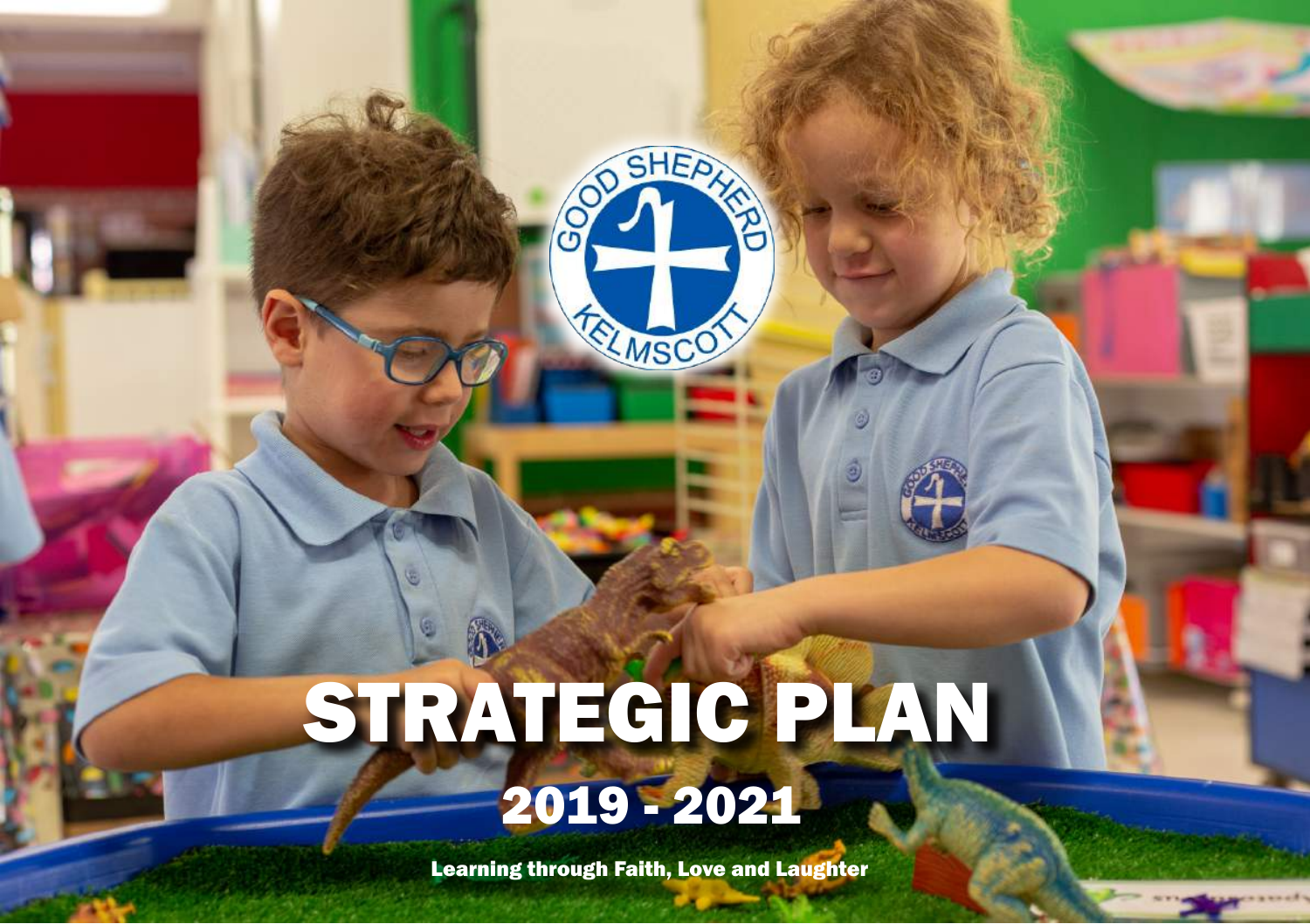### Vision Statement

With the Good Shepherd as our guide, working together to nurture and develop the whole child.

 $\oplus$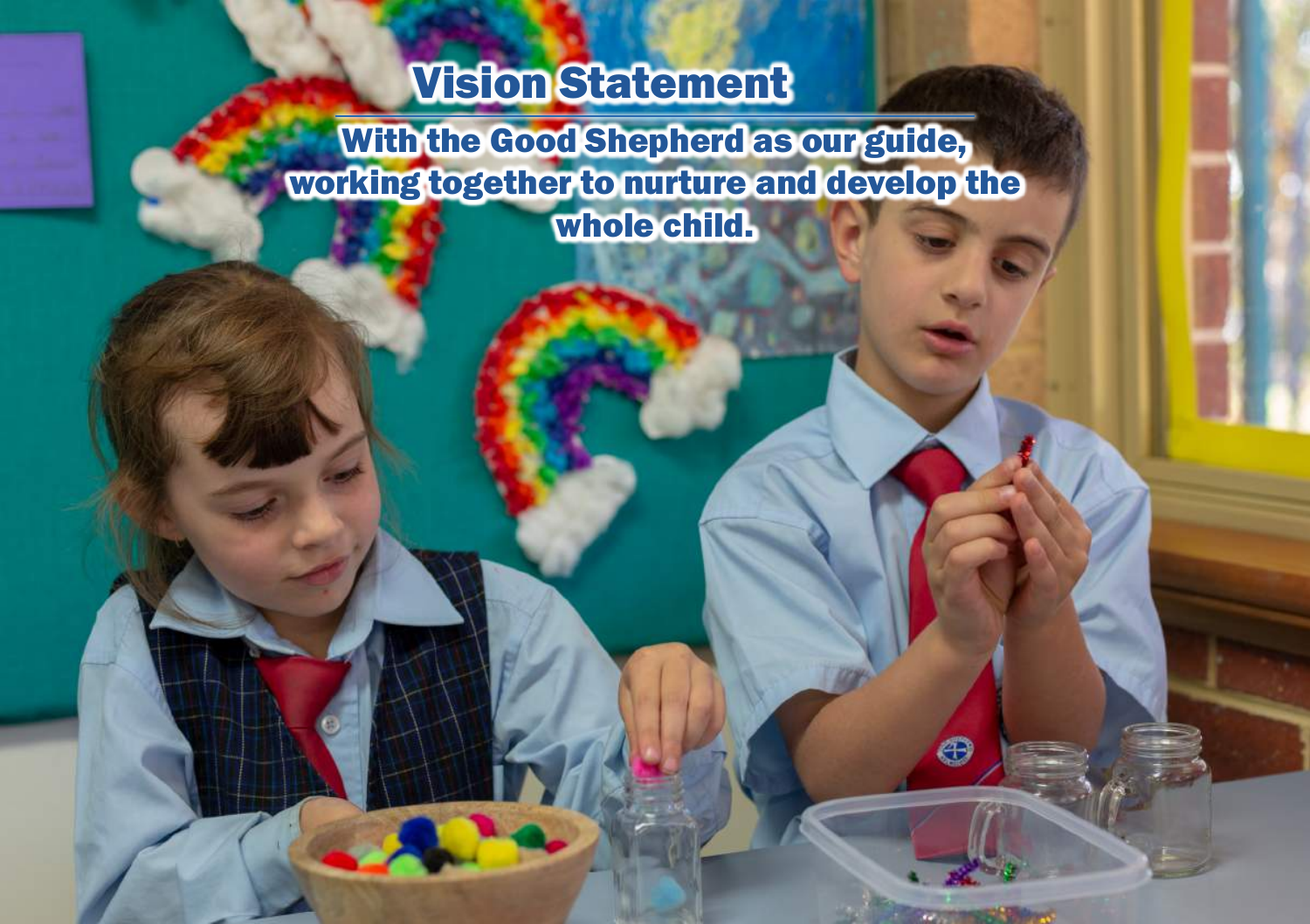## THE GOOD SHEPHERD CATHOLIC SCHOOL STRATEGIC PLAN 2019-2021

In formulating this Strategic Plan, the School Board has undertaken a thorough and inclusive process, surveying and meeting with stakeholder groups.

The school also undertook a number of review opportunities to listen to the needs of the students, staff and community. Through this process, we have assessed how well we are going as a school, identified emerging concerns and discussed new initiatives and opportunities. We are appreciative of the feedback provided through the community consultation and the commitment to the emerging aspirations.

This document is organised around four key elements established by the Catholic Education Commission of Western Australia (CECWA) - Catholic Identity, Education, Stewardship, Community

It outlines the school's strategic priorities and the outcomes for performance. The priorities focus on strengthening our fundamentals. They are intended to:

- Advance the Mission of the school
- Build on our strengths
- Be consistent with our Core Values

We look forward to working with the school community over the next three years as we embark on this ambitious plan and continue to live out our motto of "Learning Through Faith, Love and Laughter".

Midaelckel

Andrew Colley **Michael Kelly Principal School Board Chair**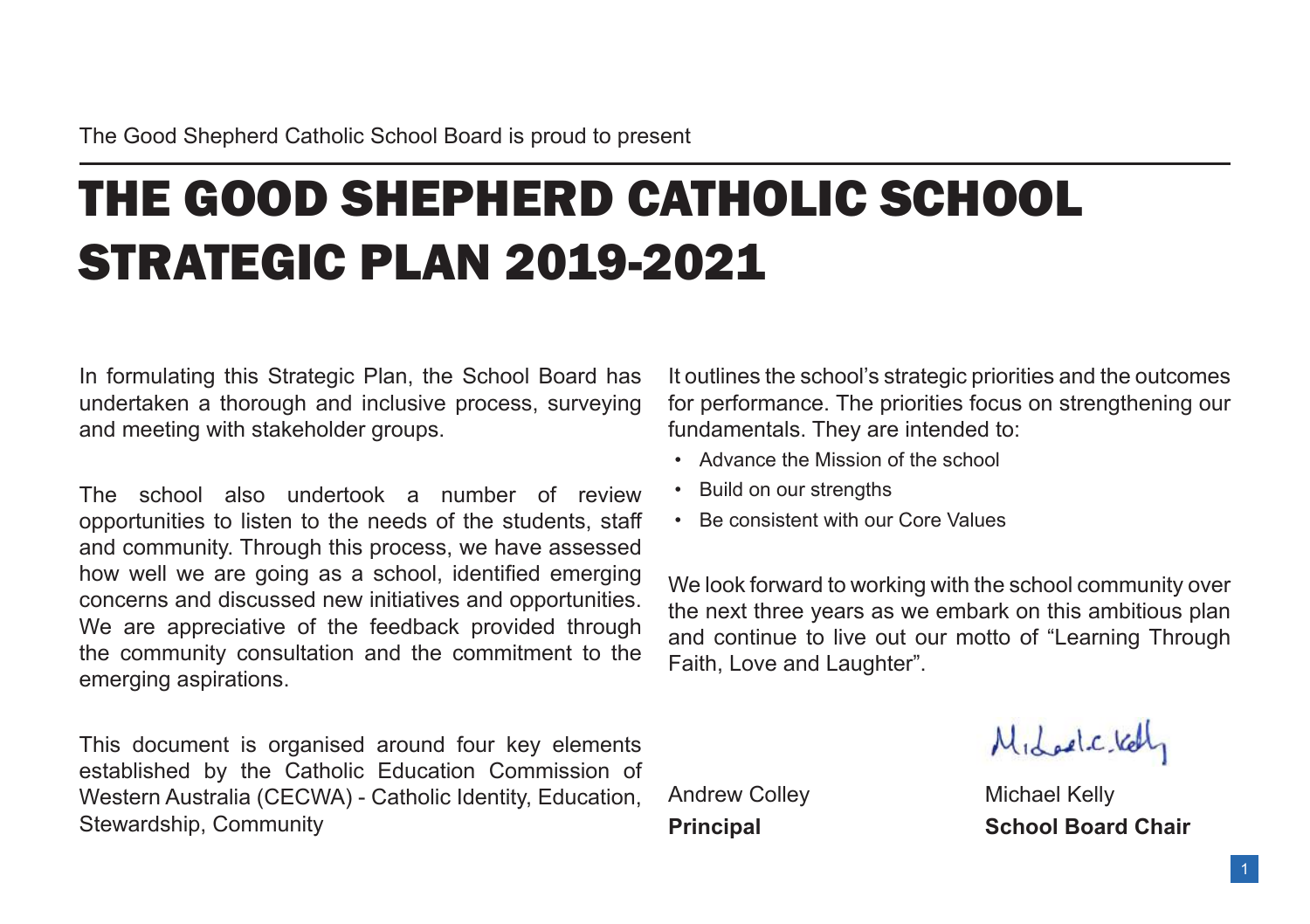## OUR MISSION

Good Shepherd Catholic Primary School has, as one of its specific responsibilities, the formation of its students in Christian virtue and conscience. Our school needs first of all to be an effective school and must begin from the principle that our educational programme is intentionally directed to the growth of the whole person:

- Spiritually
- Emotionally
- Intellectually
- Physically
- Socially

As a community working in partnership, we need to be ever mindful of our changing society and the world we live in. We must ensure that we prepare our students for a full and positive contribution to society. In looking to the future, it is important to remember our past, our history and our heritage. We must acknowledge our shortcomings and celebrate our achievements and build on these to best prepare us for what is to come.

### OUR CORE VALUES

Respect: Respect for self, others, property and environment Responsibility: Responsibility for own learning and actions and acceptance of consequences Compassion: Compassion for all the circumstances and needs of others Excellence: Excellence in all we do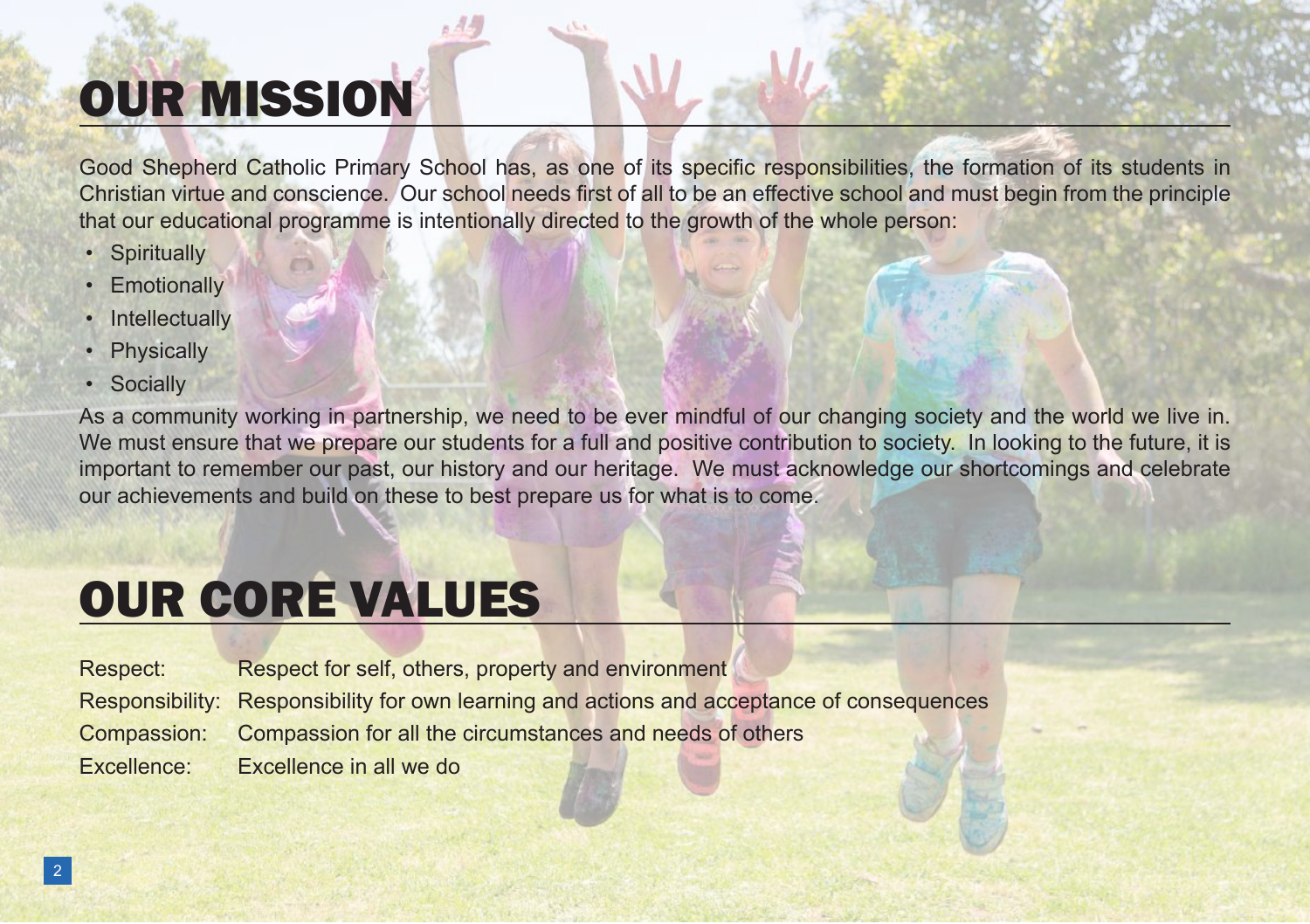## OUR SCHOOL WIDE FOCUS FOR 2019 - 2021

Continue to develop our faith environment with a focus on:

- Giving witness to the gospel values
- Living the ideal of "Learning through Faith, Love and Laughter"

Continue to develop our teaching environment with a focus on:

- Teaching practices and student learning
- Maintaining strong parent engagement

Continue to develop our school environment with a focus on:

- Maintaining routines and structures that prioritise and support student growth
- Strengthening team-based approaches

## OUR GOALS

- Nurture a Christ-centred environment where Gospel values, including justice and dignity for all, are actively lived and practised
- Enhance the role of parents as the first educators of their children
- Show respect and care for self, others and creation
- Value and celebrate each person's individual gifts, encourage them to share their gifts and use them to the best of their ability
- Provide a learning environment which supports the education of the whole child in body, mind and spirit
- Build a community of resilient, self-motivated learners who strive towards reaching their potential
- Nurture the skills of collaboration, cooperation and problem solving to prepare for an ever-changing future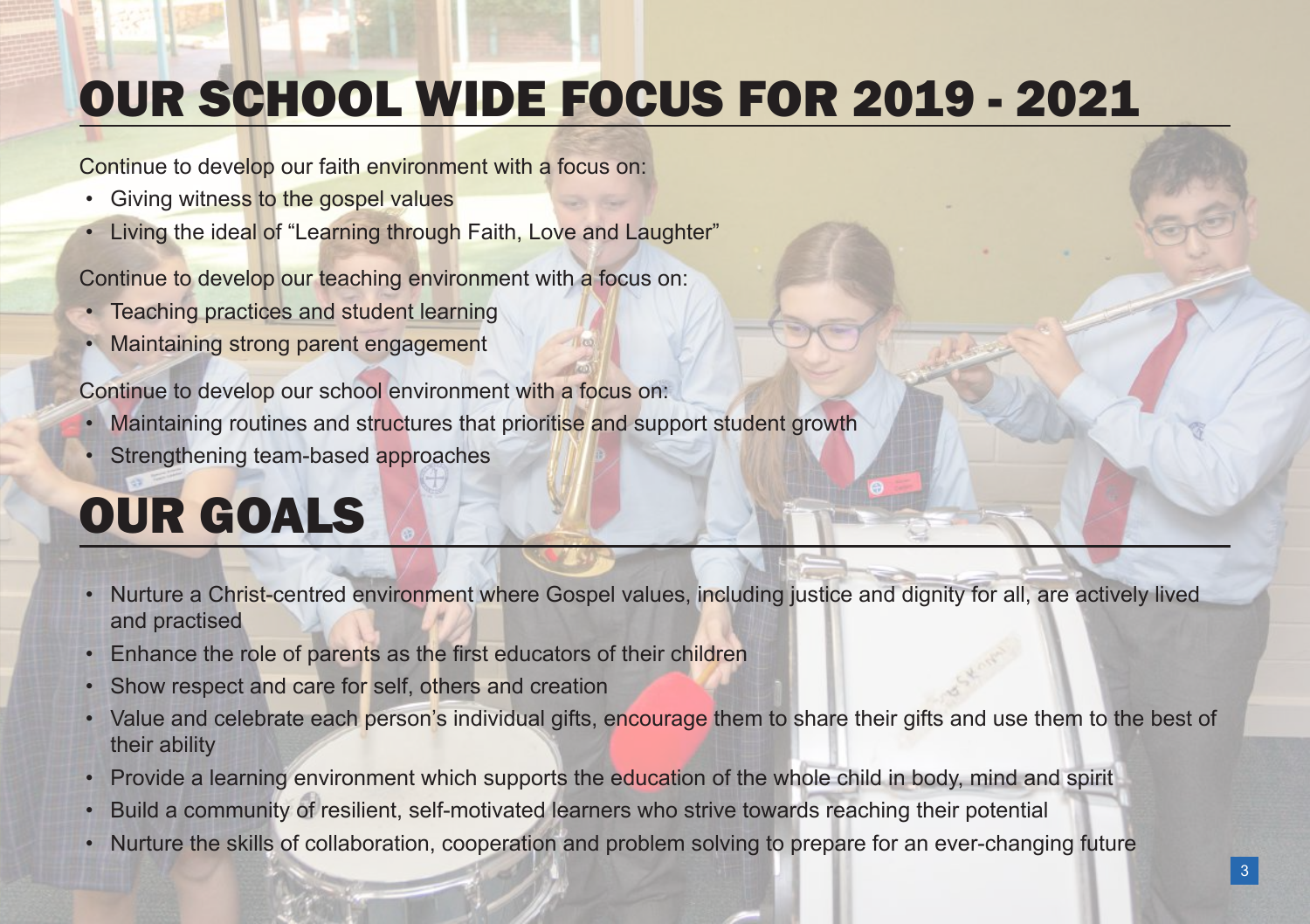## CATHOLIC IDENTITY

*Inspiring Christ-centred Leaders*

### CECWA STRATEGIC DIRECTION OUR STRATEGIC PRIORITIES KEY SUCCESS MEASURES

- 1. Contemporary models of Gospel leadership that are inclusive, flexible and responsive to the increasing requirements of church, governments and society.
- 2. Shared leadership and governance practices that embrace Catholic Social Teaching principles emphasising common good, participation, subsidiarity and coresponsibility
- Inclusive leadership formation and development reflecting the commitment and diverse talents of staff, students, parents and community members.

- Enhance opportunities for personal faith development.
- Increase enrolment of the vulnerable, poor and marginalised as a visible sign of our faith in action.
- Inspire students, staff and parents to know, understand and live out the gospel values as an expression of faith in our modern world.

- Revision of Evangelisation Plan that complements strategic directions and reflects faith formation, religious knowledge and understanding and Christian Witness at school.
- Staff, students and parents demonstrate deeper understanding and commitment to Catholic faith and culture.
- Teachers embed social justice themes in relevant curriculum contexts.
- Staff, family and student understanding and commitment to 'faith in action' is enhanced.
- Promotion of Christian service opportunities for staff, students and wider community increases.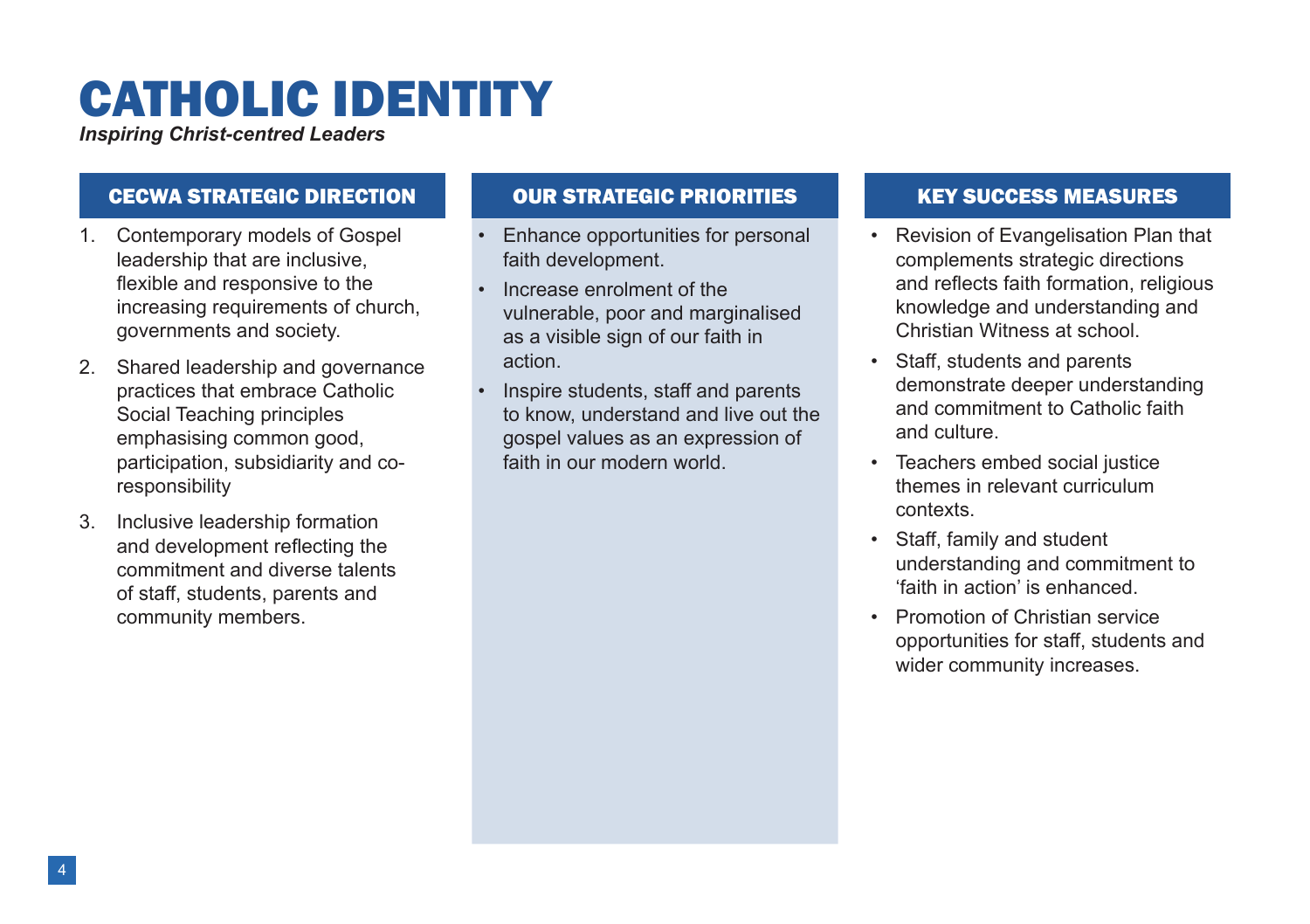

### CECWA STRATEGIC DIRECTION OUR STRATEGIC PRIORITIES KEY SUCCESS MEASURES

- 1. Effective communities developing students as whole Christian persons.
- 2. Catholic schools witnessing effective, contemporary pedagogy and mission-inspired practice and outreach.
- 3. Shared understanding and commitment to a Catholic Vision for Learning across all schools.
- 4. Commitment to providing high quality Religious Education.

- Enrich and improve student learning by leveraging the use of Information Communication Technologies (ICTs)
- Promote positive mental health and well-being for students and staff
- Provide a broad, balanced and developmentally appropriate curriculum that utilises the best practices of teaching and learning, making use of the latest technologies and educational research/development
- Consistently and comprehensively implement requirements of the National Quality Standard (NQS) across Kindergarten to Year Two

- Student and staff learning demonstrate increased ICT capabilities.
- A scope and sequence that captures essential learning experiences in Digital Technologies across the school.
- Promotion of extra-curricular activities
- A Well-being framework is embedded that reflects our Catholic ethos, school values and associated policy documentation (e.g. Behaviour Management, Bullying, etc).
- An inquiry model of learning is valued and enhanced in relevant curriculum areas which reflects our schools stated Vision for Learning
- There is evidence of a cohesive approach to programming and teaching practice in K-2 and 3-6
- Promotion of enrichment opportunities to ensure all abilities are catered for.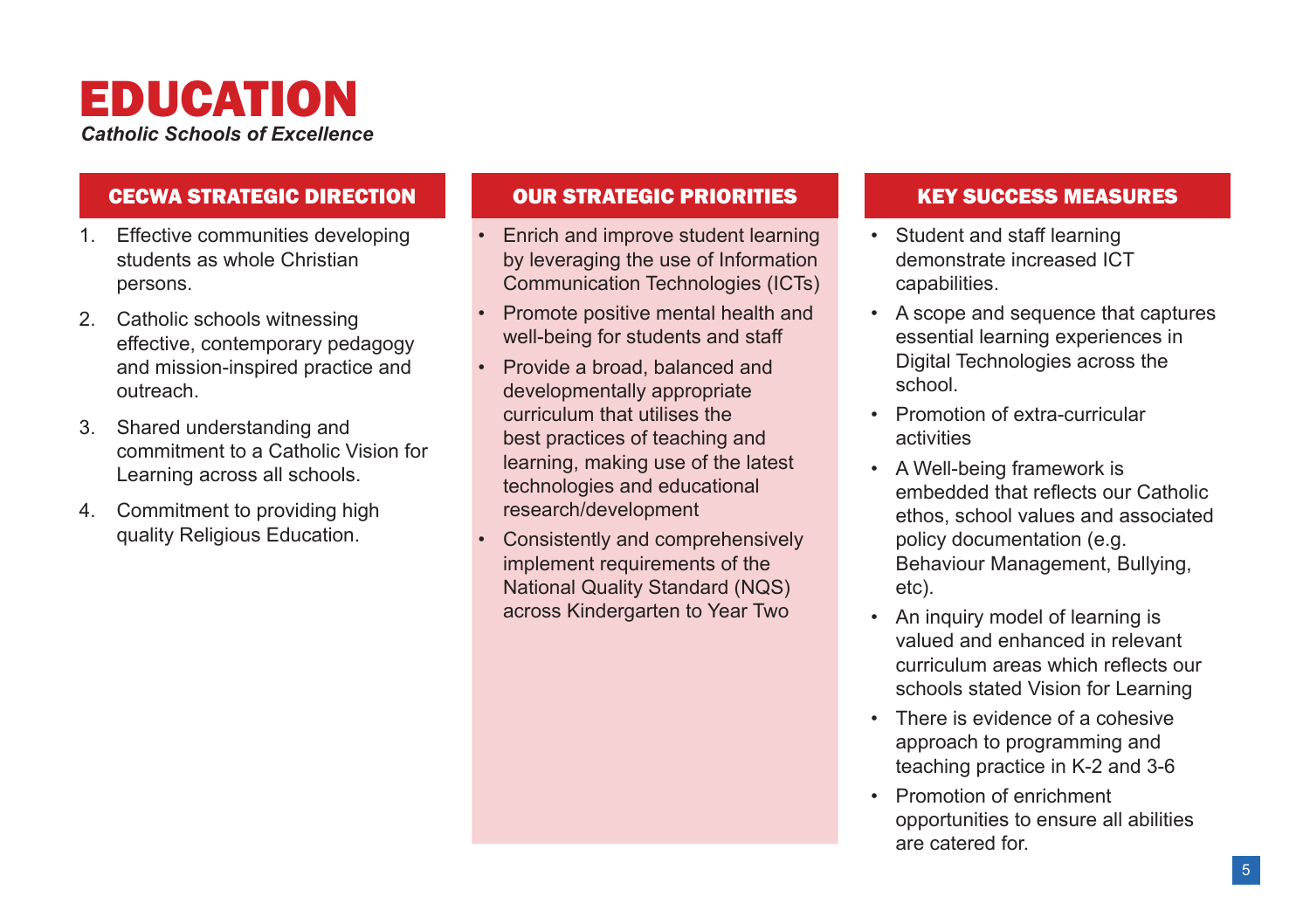## STEWARDSHIP

*Accessible, Affordable and Sustainable System of Schools*

### CECWA STRATEGIC DIRECTION **OUR STRATEGIC PRIORITIES AREA SUCCESS MEASURES**

- 1. Initiatives ensuring the accessibility, affordability, sustainability and growth of schools.
- 2. Transparent and inclusive processes for distributing resources that build equity and coresponsibility across all schools.
- 3. Responsiveness to the diverse needs of students

- Develop a Capital Development Plan (CDP) and Maintenance Plan (MP) that span a three-year period to ensure that facilities are developed and maintained systematically and in keeping with the requirements of the CECWA Capital Planning and Development Policy and system expectations
- Establish a strategic approach to marketing with a view to maximising enrolments and maintaining a positive public profile

• A three-year CDP and MP are produced, are endorsed by the Board and receive the necessary CECWA approvals, where appropriate.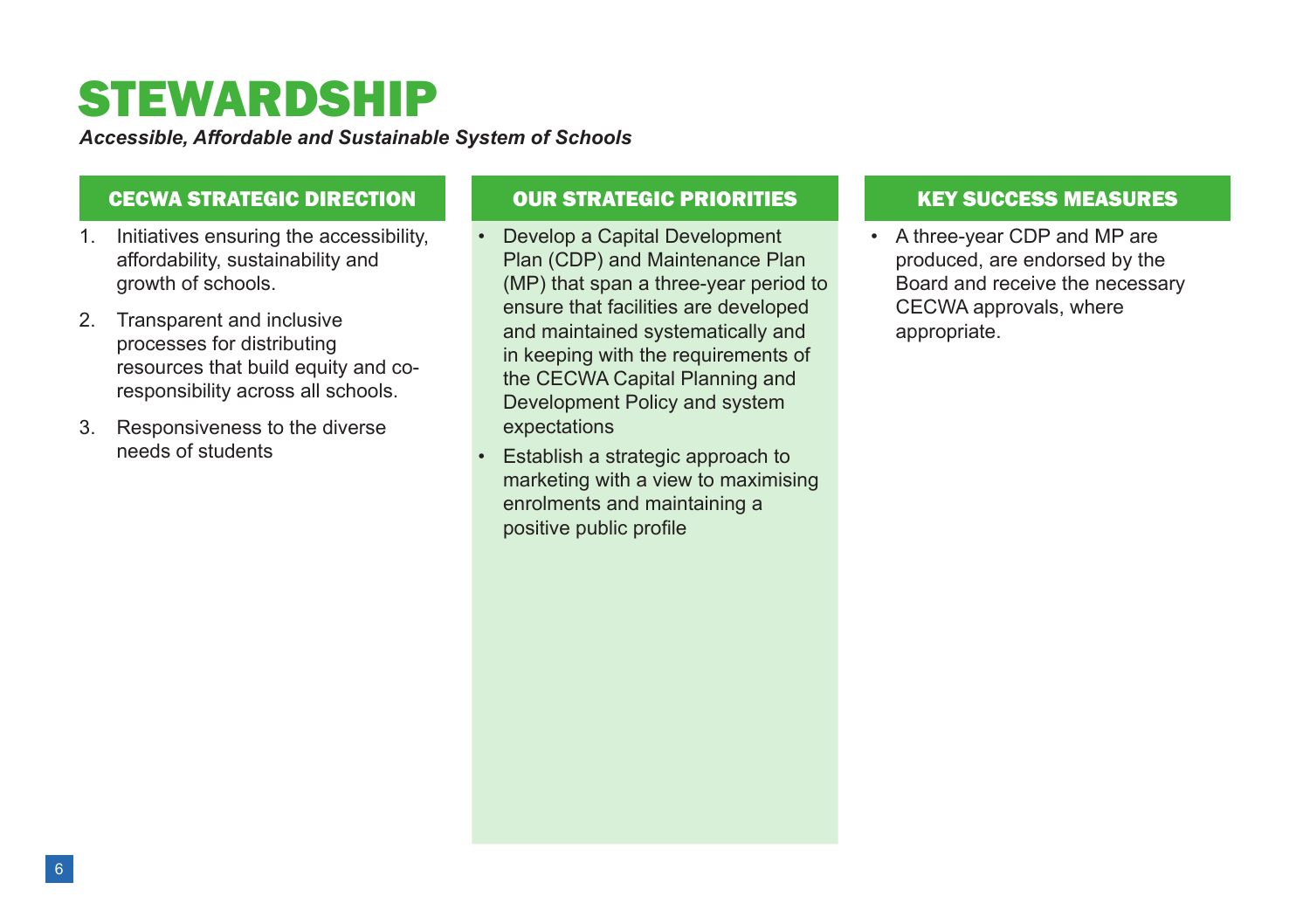## COMMUNITY

*Catholic Pastoral Communities*

### CECWA STRATEGIC DIRECTION OUR STRATEGIC PRIORITIES KEY SUCCESS MEASURES

- 1. Inclusive communities welcoming and supporting students with diverse learning and social needs.
- 2. Shared understanding and commitment to the Transforming Lives: Strategy 2025.
- 3. Open processes for conversation and engagement with all members of CEWA communities and their local church.
- 4. Services to enhance the safety and wellbeing of students and staff across all contexts.

- Enhance communication within and beyond the school community
- Strengthen family and school relations and increase families' connection to school
- Development of an Aboriginal Education Improvement Map that provides and scope and sequence for enhancing the school's cultural sensitivity

- The school's website is regularly updated to provide current and accessible information. The school's social media page is regularly updated to include "good news" stories and current images
- Parent survey data shows increasingly positive response to school communication.
- School Climate Survey data shows an increasing percentile rank for community engagement measures.
- There is increased use of community events, local services, the school website and other advertising to promote Good Shepherd Catholic Primary School.